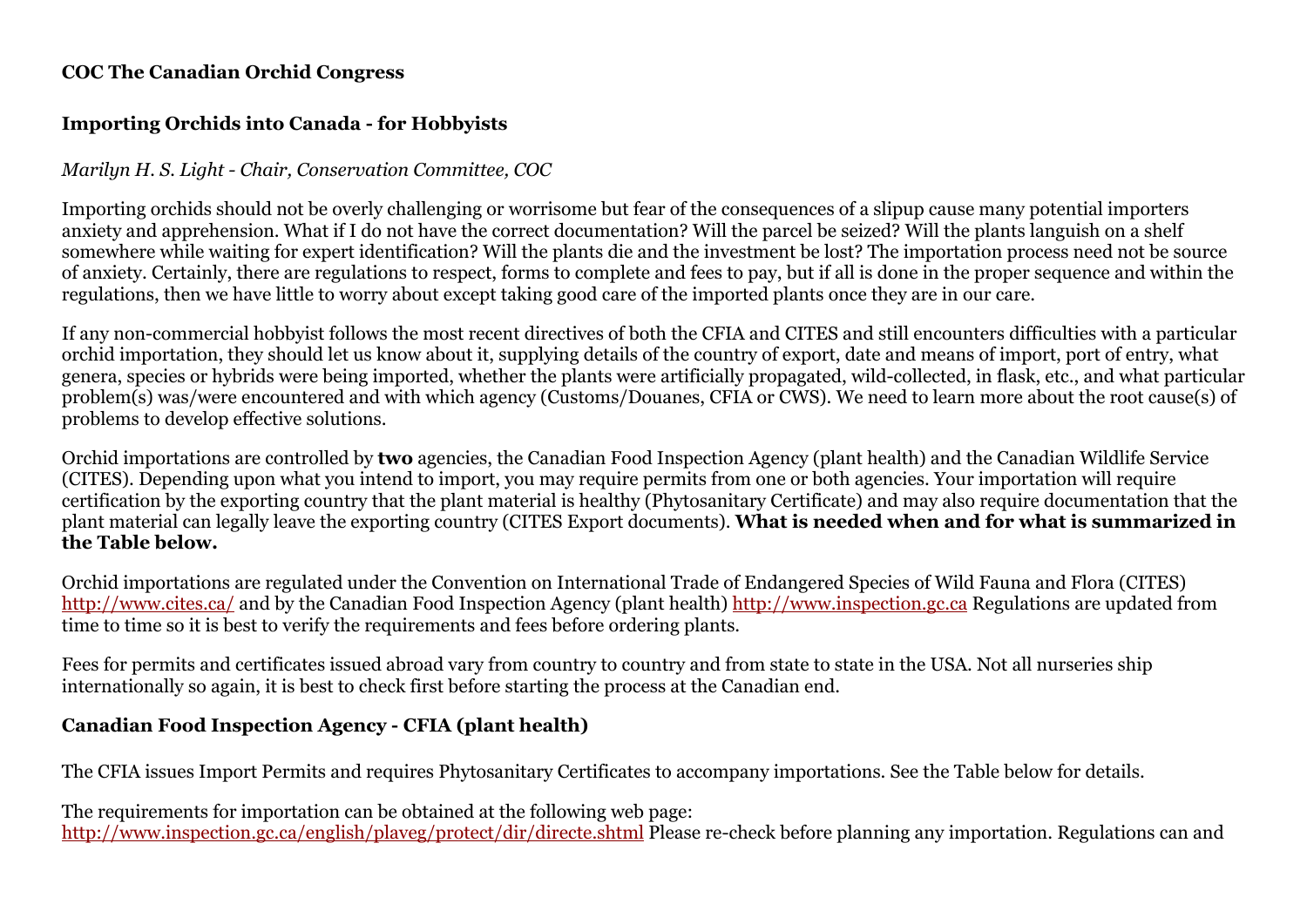do change on a monthly basis. Directive D94-14 regarding permit requirements for importation from the continental US is currently being revised. Please contact the Permit Office if you have specific questions.

### **All importations of wild or artificially propagated species and hybrid plants and flasks from anywhere require a Phytosanitary Certificate.**

### **Importations from the continental USA**

A CFIA Import Permit is not usually required but there can be exceptions. A Phytosanitary Certificate is needed for all orchids including plants in flask.

### **A Permit to Import is now required for the states of California and Oregon (Curry county only). See CFIA Policy Directive D01-01 revised September 5, 2002**

**Regulated Commodities** Soil or growing media alone or in association with plant material (including soil or media associated with terrestrial orchids).

### **Flasks may require a Permit to Import. Please inquire.**

**Commodities Exempt** Epiphytic orchids with the bark of non host species (see D01-01-Appendix 1). The requirements for the import of orchids are specified in policy D\_96\_09.

Please always verify current requirements before making plans to import plant material. You can request e-mail notification of new directives as they are issued. http://www.inspection.gc.ca/english/plaveg/protect/dir/directe.shtml

# **Importations from outside the continental USA including Hawaii**

CFIA Import Permit and Phytosanitary Certificates are required for all orchids including plants in flask.

One can download a Permit Form at the following url or request that one be sent by mail. http://www.inspection.gc.ca/english/for/pdf/c5256e.pdf

Print the form, enter all necessary information in capital letters or using a typewriter. Fax or mail the form with payment well in advance of your intended importation.

The Fee for CFIA Permits to Import plants and plant material - \$35 (as of August 2002)

# **Apply for permits well in advance!**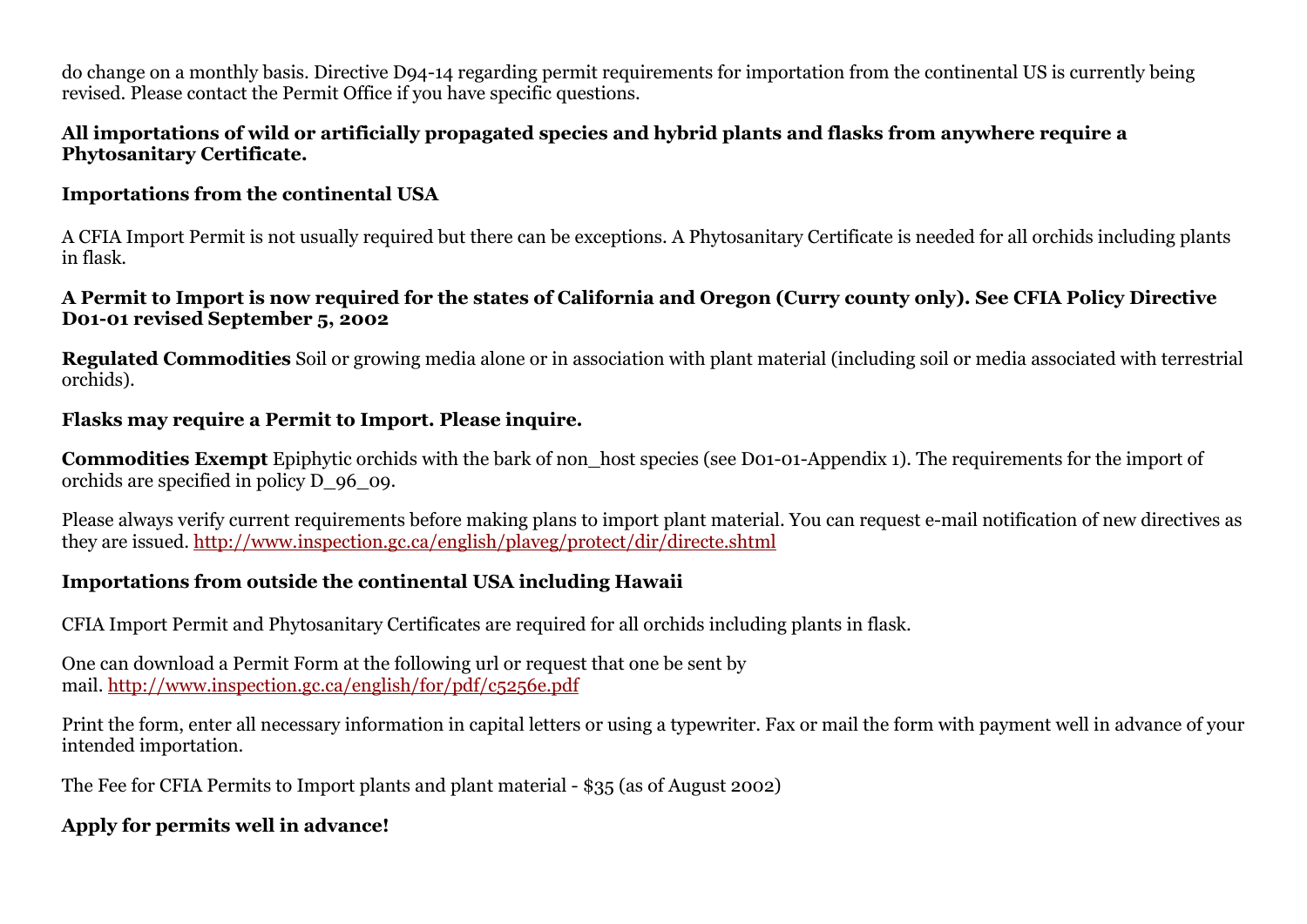Send the completed application:

By Fax: 613-228-6605

By Mail: Plant Health and Production Division Permit Office 59 Camelot Drive, Nepean, ON K1A 0Y9

# **Convention on International Trade of Endangered Species of Wild Fauna and Flora (CITES)**

#### http://www.cites.ca/

**CITES Appendix I**

CITES Permits to import orchids into Canada only apply to **artificially propagated Appendix I species their seeds, pollen and pollinia, and cut flowers of artificially propagated plants**. Permits for hobbyists to import plants are free but you must complete an application form.

**Appendix I** includes **all species of** *Paphiopedilum* **and** *Phragmipedium* as well as *Cattleya trianaei, Dendrobium cruentum, Laelia jongheana, Laelia lobata, Peristeria elata, Renanthera imschootiana* and *Vanda coerulea*.

Importation of wild-collected Appendix I plants from anywhere is prohibited.

**To enter Canada from any country, artificially propagated Appendix I species** need a **CITES Import Permit** issued by the Canadian Wildlife Service (CWS) as well as a **CITES Export Permit** issued by the CITES Management Authority of the exporting country. No parts of Appendix I species are exempted from a requirement for permits including seeds, pollen and pollinia, and cut flowers of artificially propagated plants.

# **CITES Appendix II**

**Artificially propagated Appendix II species** (which includes all orchid species other than those listed in Appendix I) **do not require a CITES Import Permit** issued by the CWS but they **do require a CITES Export Permit** issued by the CITES Management Authority of the exporting country. Parts of Appendix II species are exempted from a requirement for CITES permits including seeds, pollen and pollinia, and cut flowers of artificially propagated plants. Also exempted are fruits, parts and derivatives thereof of artificially propagated *Vanilla*.

**All orchid seedlings (App. I and II), if in sterile flasks** of solid or liquid medium, are **exempted from a CITES Import Permit**.

All orchid **seedlings (App. I and II) in sterile flasks** of solid or liquid medium imported **from outside the continental USA require** both an **Import Permit issued by the CFIA** and a **Phytosanitary Certificate** but **do not require a CITES Import Permit.**

Refer to the following table for permit requirements.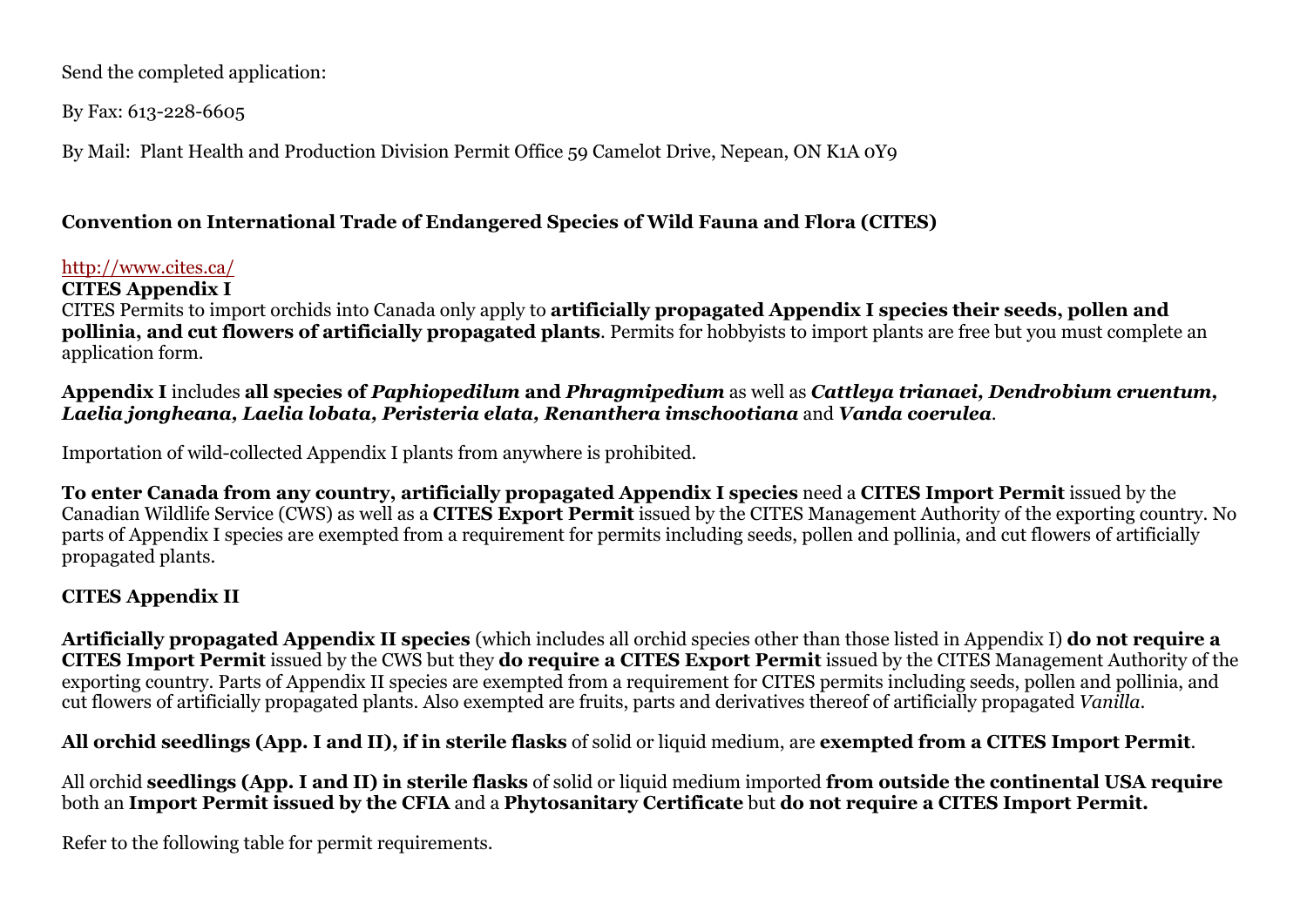| <b>ORIGIN</b>           | <b>CITES</b>                | <b>TRADE</b> | <b>CFIA</b>                    | <b>PHYTOSANITARY</b> | <b>CITES</b>                   | Permit            |
|-------------------------|-----------------------------|--------------|--------------------------------|----------------------|--------------------------------|-------------------|
|                         | <b>Appendix</b><br>I or II* |              | <b>IMPORT</b><br><b>PERMIT</b> | <b>CERTIFICATE</b>   | <b>IMPORT</b><br><b>PERMIT</b> | from<br>exporting |
|                         |                             |              |                                |                      | from                           | country           |
|                         |                             |              |                                |                      | <b>CWS</b>                     |                   |
| Wild collected          | $\mathbf I$                 | Prohibited   | n/a                            | n/a                  | n/a                            | n/a               |
| any country             |                             |              |                                |                      |                                |                   |
| Wild collected          | $\mathbf{I}$                | Import       | $\overline{NO^{***}}$          | <b>YES</b>           | NO                             | <b>YES</b>        |
| continental USA         |                             |              |                                |                      |                                |                   |
| Wild collected          | $\mathbf{I}$                | Import       | <b>YES</b>                     | <b>YES</b>           | NO                             | <b>YES</b>        |
| other countries         |                             |              |                                |                      |                                |                   |
| Artificially propagated | $\mathbf I$                 | Import       | $\overline{NO***}$             | <b>YES</b>           | <b>YES</b>                     | <b>YES</b>        |
| continental USA         |                             |              |                                |                      |                                |                   |
| Seedlings in flask      | $\mathbf I$                 | Import       | $\overline{NO^{***}}$          | <b>YES</b>           | NO                             | N <sub>O</sub>    |
| continental USA         |                             |              |                                |                      |                                |                   |
| Artificially propagated | $\rm II$                    | Import       | $\overline{NO^{***}}$          | <b>YES</b>           | NO                             | $YES**$           |
| continental USA         |                             |              |                                |                      |                                | see exemptions    |
| Seedlings in flask      | $\overline{\rm II}$         | Import       | $\overline{NO^{***}}$          | <b>YES</b>           | NO                             | NO                |
| continental USA         |                             |              |                                |                      |                                |                   |
| Artificially propagated | $\mathbf I$                 | Import       | <b>YES</b>                     | <b>YES</b>           | <b>YES</b>                     | <b>YES</b>        |
| other countries         |                             |              |                                |                      |                                |                   |
| Seedlings in flask      | $\mathbf I$                 | Import       | <b>YES</b>                     | <b>YES</b>           | NO                             | NO                |
| other countries         |                             |              |                                |                      |                                |                   |
| Artificially propagated | $\rm II$                    | Import       | <b>YES</b>                     | <b>YES</b>           | NO                             | <b>YES</b>        |
| other countries         |                             |              |                                |                      |                                |                   |
| Seedlings in flask      | $\mathbf{I}$                | Import       | <b>YES</b>                     | <b>YES</b>           | NO                             | NO                |
| other countries         |                             |              |                                |                      |                                |                   |

\***Appendix I** includes **all species of** *Paphiopedilum* **and** *Phragmipedium* as well as *Cattleya trianaei, Dendrobium cruentum, Laelia jongheana, Laelia lobata, Peristeria elata, Renanthera imschootiana* and *Vanda coerulea*. Appendix II includes all other species. No plants native to Canada and the continental USA are listed in Appendix I.

\*\*Parts of Appendix II orchid species are exempted from a requirement for CITES permits including seeds, pollen and pollinia, and cut flowers of artificially propagated plants, and fruits, parts and derivatives thereof of artificially propagated *Vanilla*.

\*\*\* A Permit to Import is now required for the states of California and Oregon (Curry county only). Always verify current requirements before making plans to import plant material. http://www.inspection.gc.ca/english/plaveg/protect/dir/directe.shtml